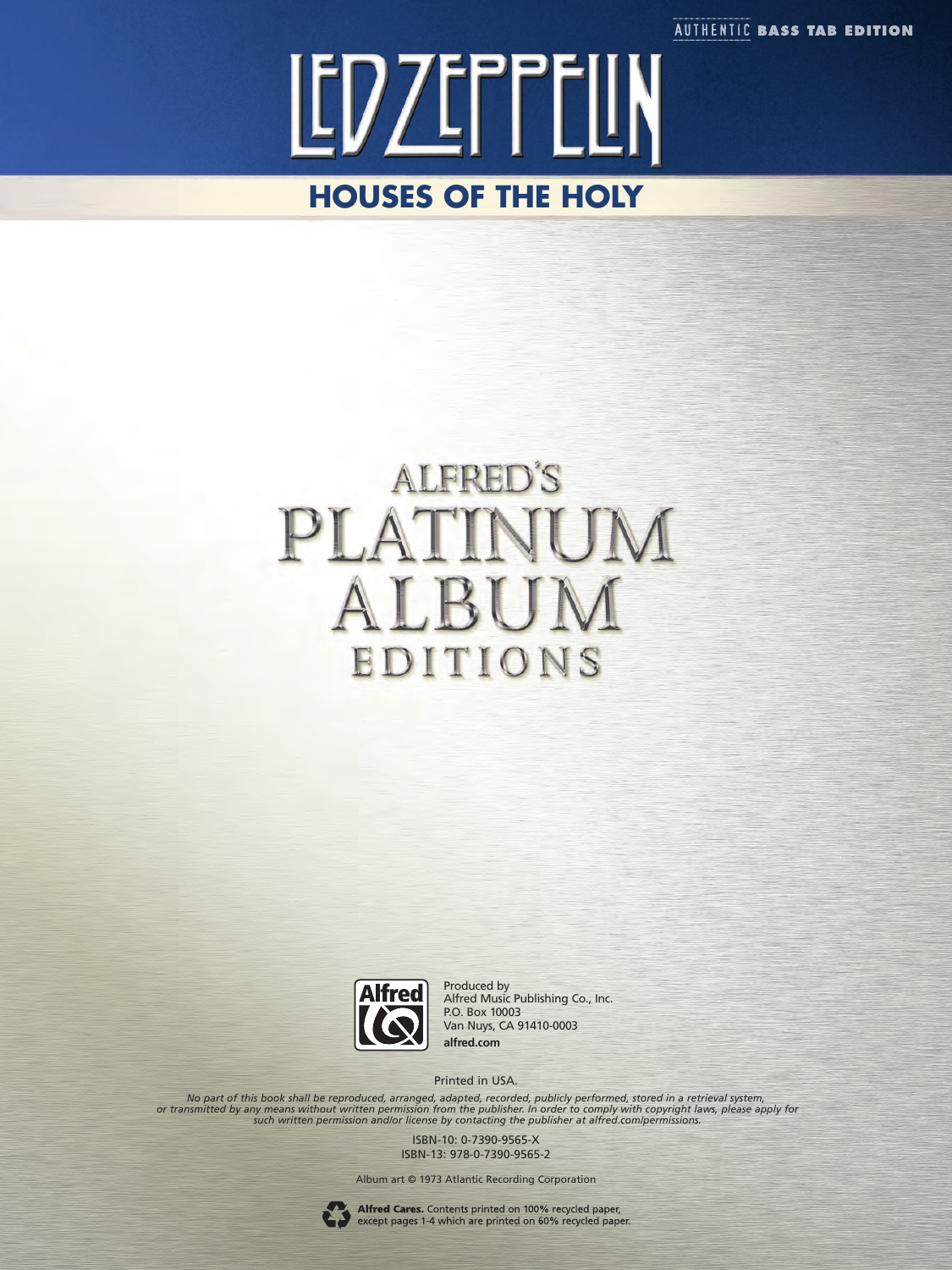# **CONTENTS**

| PAGE      | TLE                                             |
|-----------|-------------------------------------------------|
|           | <b>The Song</b><br><b>Remains</b><br>the Same   |
| 17        | <b>The</b><br>Rain<br>Song                      |
| <b>23</b> | Over the<br><b>Hills and</b><br><b>Far Away</b> |
| 29        | <b>The</b><br>Crunge                            |
| 34        | Dancing<br><b>Days</b>                          |
| 38        | D'yer<br>Mak'er                                 |
| 44        | No<br>Quarter                                   |
| 49        | The<br>Ocean                                    |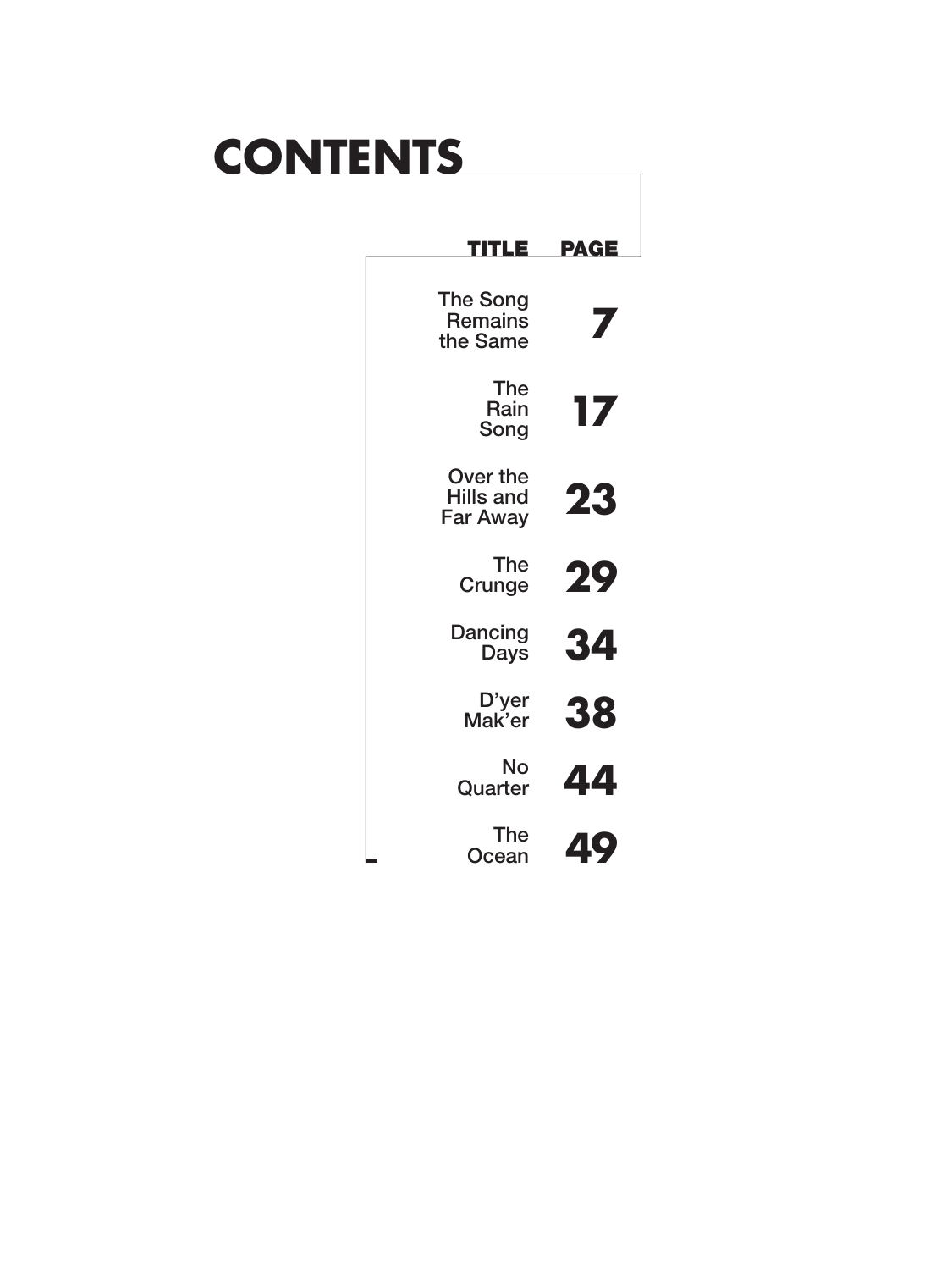### **THE SONG REMAINS THE SAME**

Words and Music by JIMMY PAGE and ROBERT PLANT











The Song Remains the Same - 10 - 1 <sup>©</sup> 1973 (Renewed) FLAMES OF ALBION MUSIC, INC.<br>All Rights Administered by WB MUSIC CORP. Exclusive Print Rights for the World Excluding Europe Administered by ALFRED PUBLISHING CO., INC. All Rights Reserved